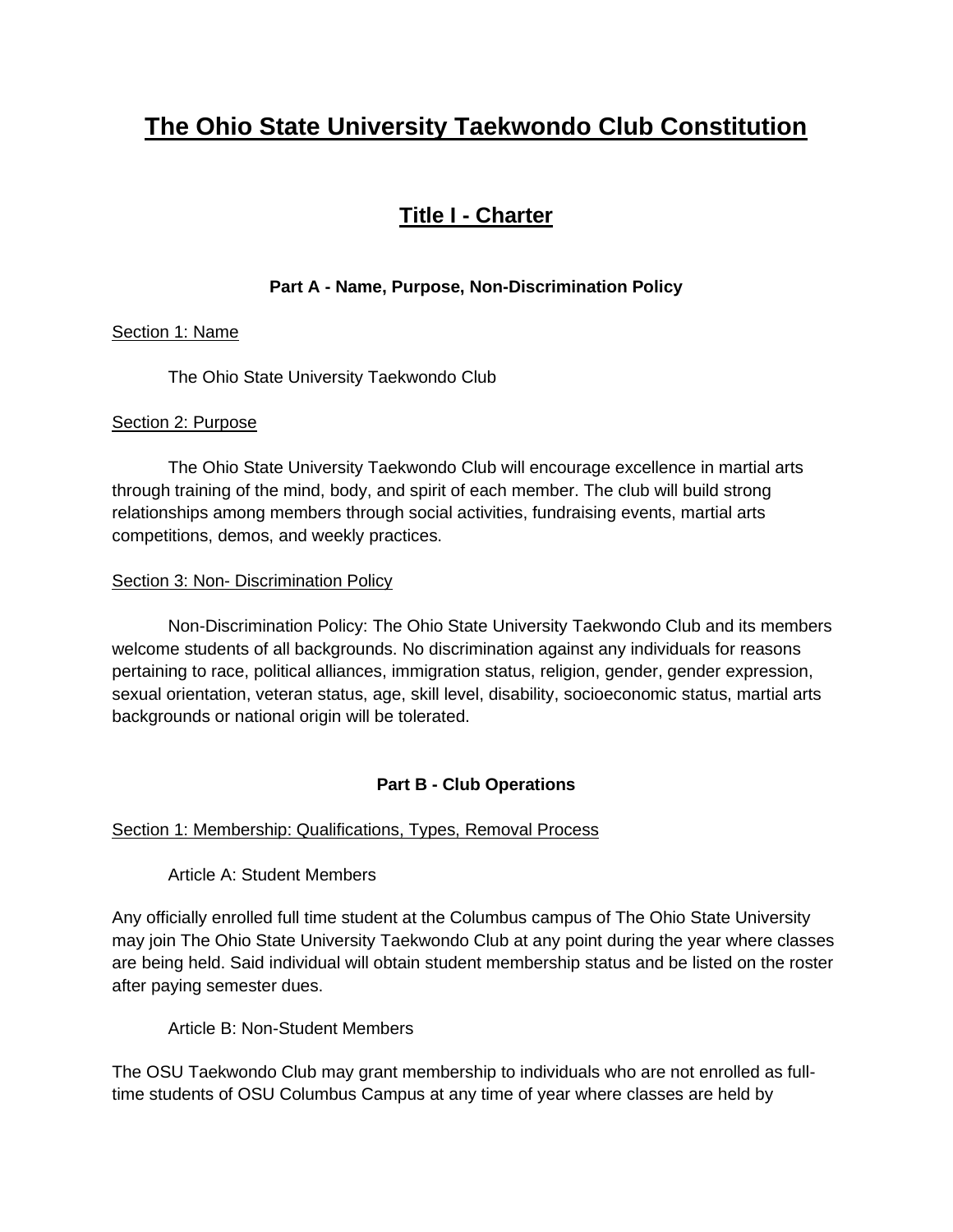attending a class and paying semester dues. At any time, these members (heretofore referred to as non-student members) may not exceed one third of the total population of the club. Paying non-student members have general voting rights, but may not run for an executive board position.

### Article C: Membership Dues

The price of semester dues must be determined prior to the start of each academic year with a unanimous vote by the executive board. The Treasurer will use any available budget data from the previous years to make a recommendation to the executive board. The executive board may decide to provide a discount to members paying for more than one semester at a time. Those students wishing to pay dues with a credit or debit card may do so with an additional fee stated at the time of purchase.

### Article D: Uniforms

In addition to the standard membership dues, the executive board may, with a unanimous vote, require that each member pay a uniform fee for their first semester (or first semester without an official club uniform, for members who joined before the current official club uniforms were adopted) in order to acquire an official club uniform. Any Taekwondo uniform can be worn during practices, but if adopted, only official club uniforms may be worn to demonstrations, tests, involvement fairs, OSU sponsored tournaments or any other events during which members will be representing the OSU Taekwondo Club. During trial classes, any appropriate clothing may be worn.

### Article E: Removal of Members

A member will be considered for removal from the club if any or all of the following behaviors are displayed: failing to pay dues in a timely manner, disruption of class repeatedly, disrespecting or harassment of officers, coach, or general members, or violation of Title I, Part A, Section 3, "Non-Discrimination Policy". The actual removal of the member will be decided by majority vote of the Executive Board. In addition, the executive board may deny any member the right to represent the OSU Taekwondo Club at any event for displaying said behaviors, subject to review by the club advisor.

### Section 2: Leadership: Titles, Selection and Removal Process

Article A: Executive Board Titles, Duties, and Powers

The Executive Board governs the Taekwondo club in all activities and consists of six positions: President, Vice President, Treasurer, Director of Marketing and Recruitment, Risk Manager, and Secretary. The president has the power to cast two votes for items considered by the executive board where not otherwise stated. Duties for each position will be detailed in the bylaws and will be reviewed before the start of each academic year by the incoming executive board. Prior to the start of each academic year, the incoming executive board must create a one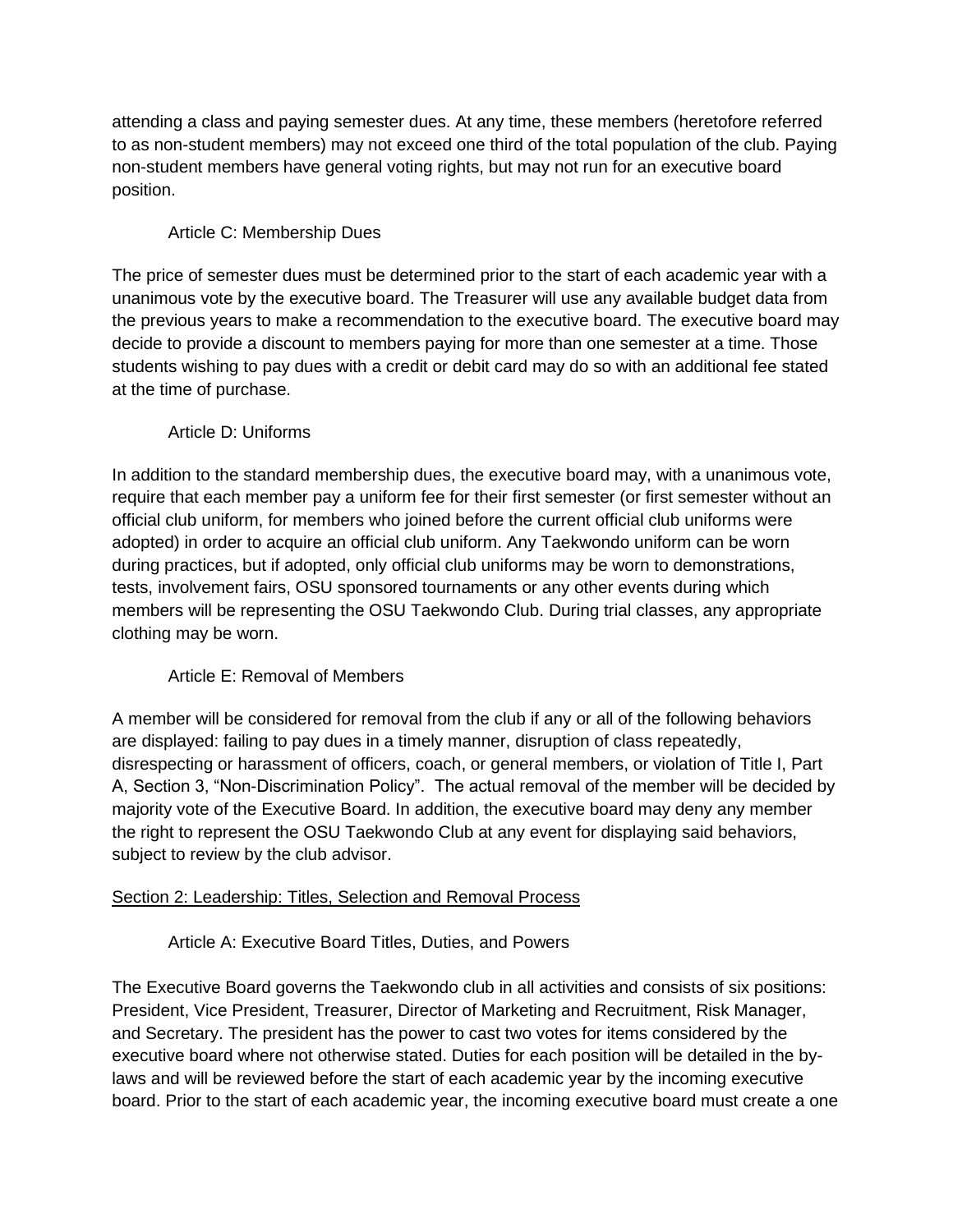sentence mission statement for the year as a by-law that is both in accordance with the existing charter for the club and that is distinct from the previous year's statement.

### Article B: Selection Process for Executive Board

The selection of the members of the succeeding Executive board occurs at the end of the Academic year at a date determined by the current Executive board. Selection for the next year is determined by an anonymous vote among general members and the Executive board. Voting will take place for each Executive board position, in the order in which they are listed in Article A of this section. If the candidate does not receive 50% of the vote or more, there will be a run off between the top two earning candidates during which the candidate who receives the most votes shall win. Members may run for more than one position, but upon winning, may not run for the remaining positions. Nobody may cast a vote for a position for which he or she is running. Only Taekwondo black belts are eligible to run for the position of President. Colored belts are eligible if approved by the coach who is present the most often. Additionally, if no Taekwondo black belts run, colored belts are eligible to run for this position.

#### Article C: Appointed Positions

Additional non-executive board positions may be appointed by a unanimous vote of the executive board.

Article D: Removal and Replacement of Executive Board and Appointed Positions

Executive board members who fail to perform the duties expected as determined in the by-laws set each year may be removed from their position by a unanimous vote of the executive board, not including the board member at question. If the President is removed, then the current Vice President will become the new President. If any other Executive Committee member is removed from their position, then a candidate will be selected with a unanimous vote by the remaining executive board. The candidate will be approved or rejected by a majority vote by the general membership at the soonest meeting after the candidate is identified. If denied, the executive board will select another candidate with a unanimous vote and will go through the approval process until a candidate is approved by the general membership. The executive boards may remove or reappoint individuals to appointed positions with a unanimous vote.

### Article E: Advisor Expectations

The Advisor is an OSU staff or faculty member who attends advisor training for the club. The advisor supports the organization through sport club committee attendance, is in charge of maintaining checks on executive board functionality and must approve all by laws. The advisor will act as liaison between the club and outside entities regarding all monetary transactions.

Article F: Coaches, Expectations, Selection and Removal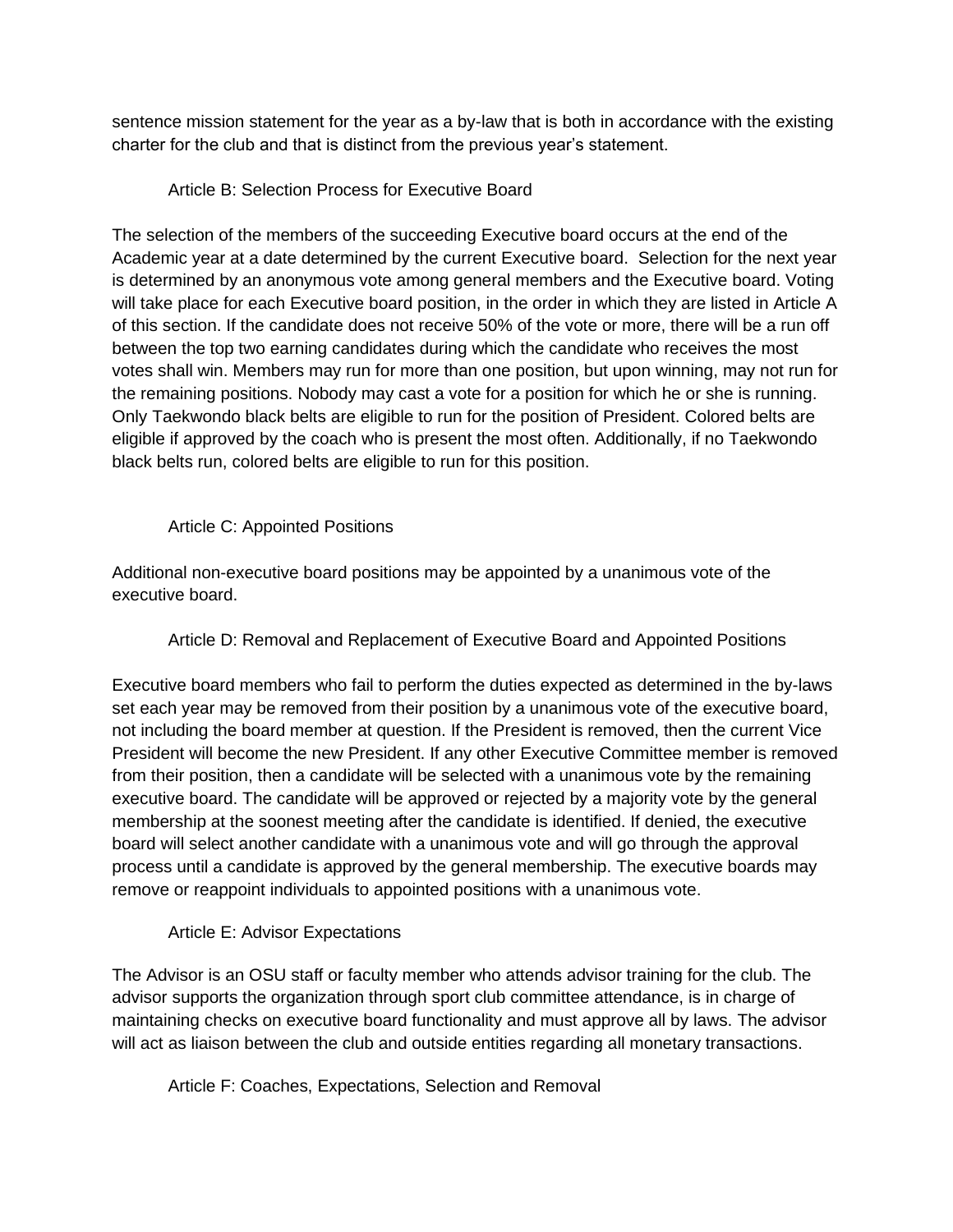Coaches must be approved by a majority vote of the executive board. Coaches must to the best of their ability teach a curriculum that corresponds to the abilities and desires of the club membership and maintain consistent attendance and good relationships with the membership. Methods for compensation of the club coach will be determined in the by-laws prior to the start of each year. Removal of coaches requires a majority vote by the executive board.

#### Section 3: Method of Amending Constitution: Proposals, Notice, and Voting requirements

 Proposed amendments should be in writing, the amendments shall be read in the general meeting in which they are proposed, and shall be discussed in the next immediate general meeting where votes will be taken. Amendments require a two-thirds majority vote of members who have attended practice at least once per week during the semester in which the amendment is proposed. Amendments also require consensus of the Executive board.

#### Section 4: Dissolution of Organization

 Only a consensus among all active members and coaches of the club can dissolve this organization.

#### Section 5: By-Laws

 By-laws can be created, amended, and repealed with a three-quarters majority of the Executive Board. The Presidential double vote does not apply.

## **Title II - By-Laws**

1. 2020-2021 Mission: To create a welcoming environment that encourages students to explore new experiences and focus on personal development through learning as a martial artist of Taekwondo.

2. President Duties: The President is the primary student leader of the club and maintains communication with club coaches, club advisors, and external persons and organizations. The President also communicates with the RPAC facilities management on issues relating to equipment and room reservations, and is the liaison between the club at the Competitive Sports Office. The president will manage RPAC points, attend Presidents meetings, work with the Treasurer to obtain RPAC reimbursements for club spending, and manage club practices and Executive Board members. The President is also in charge of managing any sponsorships the club receives and must assist and supervise fundraising events. The President serves as the chair for any tournaments the club hosts.

3. Vice President Duties: The Vice President will support the President in any pursuits with which he or she needs assistance. The Vice President will assist the President with developing the competition schedule for the Club. In addition, he or she orchestrates demonstration events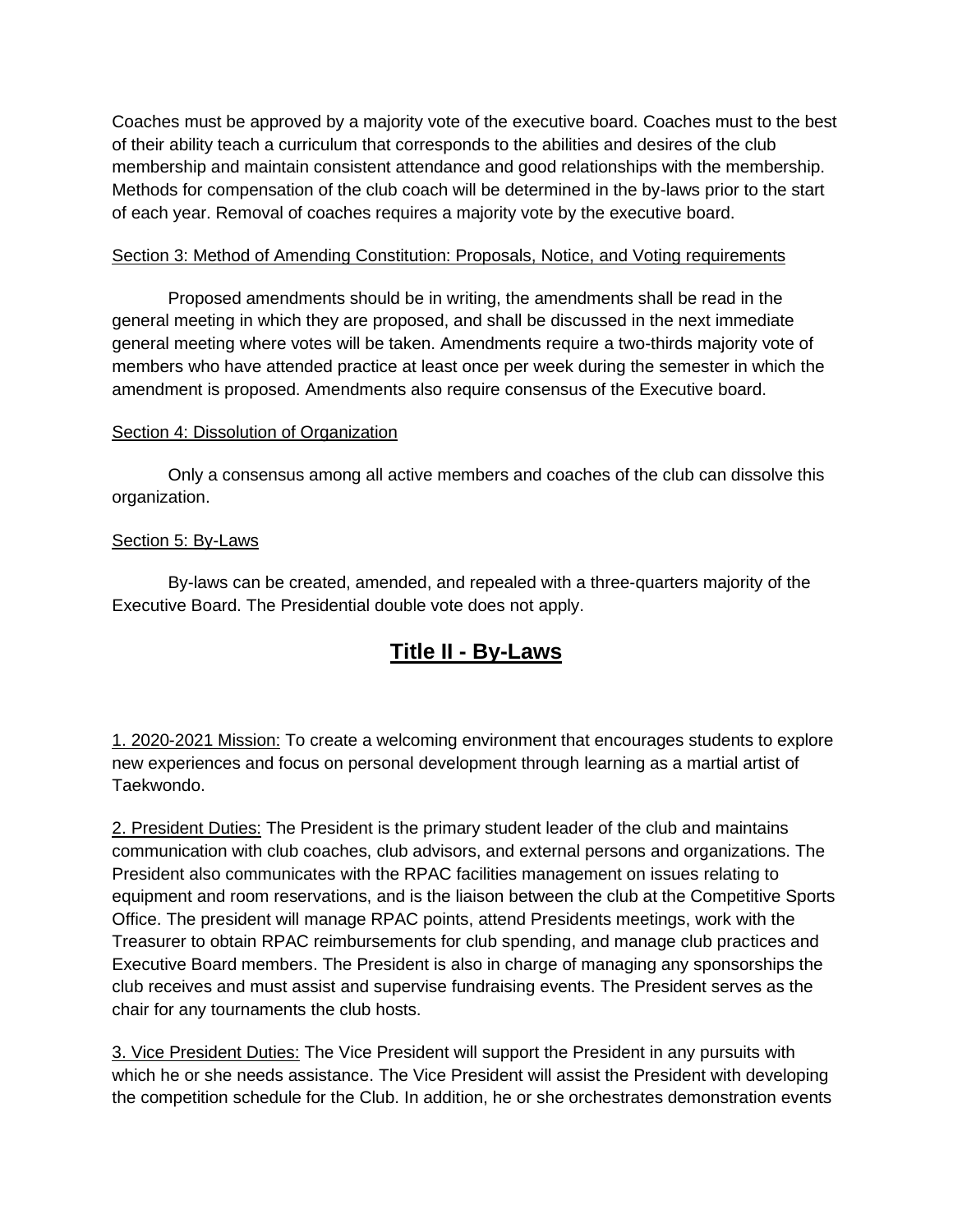and leads all cooperative efforts to plan, practice, and execute these demonstrations. The Vice President leads all projects involving apparel and is responsible for organizing team social events. The Vice President serves as the primary point of contact for club members wishing to provide feedback to the executive board.

4. Treasurer Duties: The Treasurer will collect all Semester dues, uniform fees, and testing fees as well as any other pertinent finances for the club. In addition, the Treasurer will also be involved in planning, executing, and improving all fundraiser events. The Treasurer will manage club equipment and work with the Executive Board to approve purchases of equipment and apparel. The Treasurer will maintain a budget for the club and keep records of all financial transactions made by the club. The Treasurer will work with the President to obtain RPAC reimbursements for club spending.

5. Director of Marketing and Recruitment Duties: The Director of Marketing and Recruitment is responsible for marketing the club and all club events and activities, managing the club's social media and communication outlets, and managing the clubs branding in accordance with The Ohio State University's brand guidelines [\(https://brand.osu.edu/\)](https://brand.osu.edu/). They also serve as the manager of the recruitment process, and works with the President and Secretary to manage communication with recruits and to plan recruitment events.

6. Secretary Duties: The Secretary will update and keep track of all contact information: the emails of all members, and members' phone numbers. In addition, the Secretary will keep a log of all member and coach attendance, tournament results, belt testing results, and . The Secretary will create and maintain a calendar for all club events, and will make it available to all members. The Secretary will take minutes at all executive board meetings, apply changes and amendments to the constitution and be willing to provide them to any member who requests to see them.

7. Risk Manager Duties: The Risk Manager, who is the head safety official for the club, must be present at all club -practices, competitions, events, and activities. The Risk Manager serves as the first responder during practices and competitions, is responsible for submitting Accident Reports and other necessary forms, and must attend all Risk Manager trainings and services provided by Recreational Sports. In addition, the Risk Manager must maintain current certifications in CPR, First Aid, and AED. Deputy Risk Managers may be appointed as nonvoting members of the Executive Board with a unanimous vote of the Executive Board and must meet all requirements and attend all trainings that the Risk Manager is required to attend/meet.

8. Dues Pricing: Dues will be determined by a majority vote of the executive board. The Treasurer will use information from previous years' budget to make a recommendation. If a member joins partway through a semester they may join at a discounted rate determined by the President and Treasurer.

9. Official Uniform Adoption: The executive board has the right to purchase official club uniforms. These uniforms will be sold to members and may be worn to club practices,